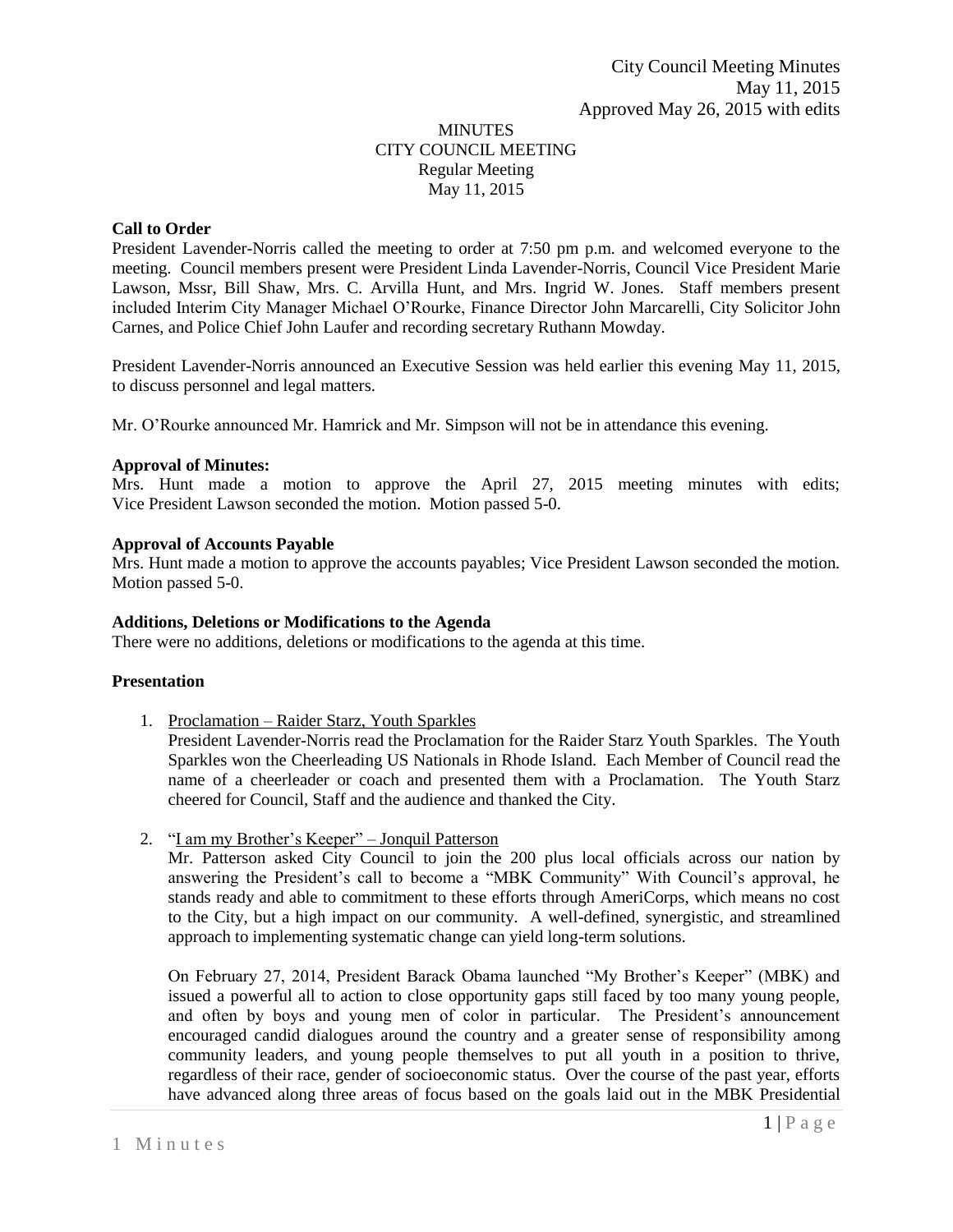Memorandum: state and local engagement, private sector action – independent nonprofit, philanthropic and corporate action; and public policy review and reform.

# 3. OpportUNITY Inc. – Pastor Rodriquez and President Webb

Pastor Rodriquez announced the Hispanic community is growing. The Hispanic community is a growing community. He feels the community has failed the needs of the City of Coatesville. It is time for a positive and social change in the City. Training faith includes more than faith in the church, but also faith in the community.

William Webb, President, spoke about the integrating spirituality and human services to help people of faith within the Hispanic community.

The vison for opportunity, Inc. is to form alliances to address the lack of housing and employment, locally first, then ultimately globally. The mission is to encourage and inspire all communities to humanitarian action and foster economic empowerment, advancement and achievement. The purpose upon of the legacy of Richard Allen and Rev. Leon Sullivan aspiring to restore dignity, upgrade the social status, and promote civil engagement for and within the African American and Hispanic communities.

The Overarching Goal**:** To assist others in creating and distributing wealth through the implementation of training programs and brokerage of human services for personal and vocational success through spiritual implications and cooperative economics.

The charge is **to** build human, social, and economic capital within the African American and Hispanic communities by undertaking massive public housing projects that replace blighted areas, as well as, become a vehicle for employment and minority business ownership across the nation.

# **Citizens' Hearings –** *Regular Action Items Only* **(3 Minutes)**

There were no citizens' comments on regular action items only.

Mrs. Hunt made a motion to close citizens' hearings on regular action items only; Vice President Lawson seconded the motion. Motion passed 5-0.

# **Discussion Item**

1. Community Center

President Lavender-Norris announced the Community Center contracts expired in 2013 and have been going on a month to month basis. Each entity was provided 30 days' notice. The center was supposed to be closed, but has continued to be open for events. There was no staff in the budget for the Community Center the person opening and closing was the person hired for parttime parks. The person is no longer opening the center. President Lavender-Norris will continue to open the center until June 1. Council suggested seeking viable business plans for the Community Center. The City cannot financially maintain the Community Center but will continue to look for grants and entertain business plans (that will financially cover the expenses for the building).

# 2. Discuss 2015 Vehicle release

Mr. Marcarelli announced the City is planning on acquiring two new vehicles through lease financing and is soliciting proposals for leasing. The City will obtain ownership upon final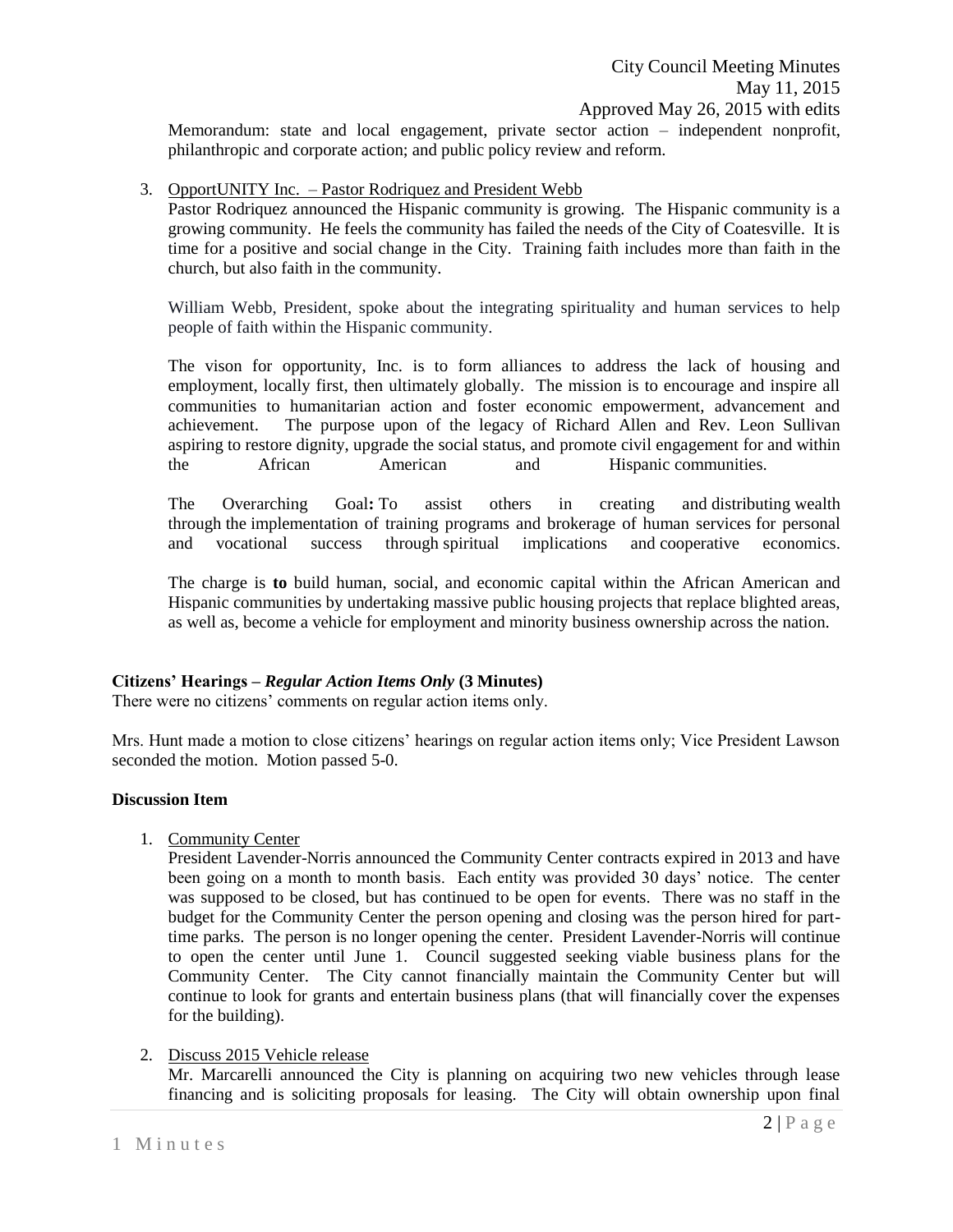payment and termination of lease. All leases will have a one dollar (\$1.00) buy-out provisional the end of the lease term. The vehicles are being acquired through the Commonwealth of Pennsylvania CO-STARS cooperative purchasing program. The vehicles are two (2) 2015 Ford interceptors for the Police Department. Proposals are due May 15, 2015.

# **Regular Action Items**

1. Receive and consider second reading and adoption an Ordinance amending language in Chapter 108 Fees of the Code of the City of Coatesville, to identify that the penalty provision for allowing "illegal occupancy" shall apply to the rental of a unit without a prior inspection and the rental of a unit without prior licensing: spate violations will be addressed with separate non-cumulative penalties..

Mrs. Hunt made a motion to approve second reading and adoption an Ordinance amending language in Chapter 108 Fees of the Code of the City of Coatesville, to identify that the penalty provision for allowing "illegal occupancy" shall apply to the rental of a unit without a prior inspection and the rental of a unit without prior licensing: separate violations will be addressed with separate non-cumulative penalties. Vice President Lawson seconded the motion. Motion passed 5-0.

- 2. Receive and consider second reading and adoption an Ordinance amending Chapter 136 "Housing Standards" to address leasing licenses by identifying that the penalty for allowing "Illegal Occupancy" shall apply to the rental of a unit without a prior inspection and without prior licensing (as well as separate penalties if only lack of inspection or lack of license is at issue) Mrs. Hunt made a motion second reading and adoption an Ordinance amending Chapter 136 "Housing Standards" to address leasing licenses by identifying that the penalty for allowing "Illegal Occupancy" shall apply to the rental of a unit without a prior inspection and without prior licensing (as well as separate penalties if only lack of inspection or lack of license is at issue); Vice President Lawson seconded the motion. Motion passed 5-0.
- 3. Receive and consider a Resolution authorizing Johnson Controls to obtain an operational analysis and benchmark analysis of the City's energy usage Mrs. Hunt made a motion to approve a Resolution authorizing Johnson Controls to obtain an operational analysis and benchmark analysis of the City's energy usage; Vice President Lawson seconded the motion. Motion passed 5-0.
- 4. Receive and consider Fireworks proposals Mrs. Hunt made a motion East Coast Pyrotechnics for the July 11<sup>th</sup> Celebration and inquire about smokeless fireworks; Vice President Lawson seconded the motion. Motion passed 5-0.

# **Solicitors Report**

Mr. Carnes stated he has worked on various matters involving litigation and assisted the City in its interpretation of codes, rules and regulations.

# **City Manager's Report**

Mr. O'Rourke announced the Codes Department is currently working on the owners affidavits forms for property managers. The City Manager resumes and answers to the questionnaires have been provided to Council for their review. He will review and then provide his recommendations. The narrative for the Early Intervention Grant is in process.

# **Citizens' Hearings –** *Non-Agenda Items Only* **(3 Minutes)**